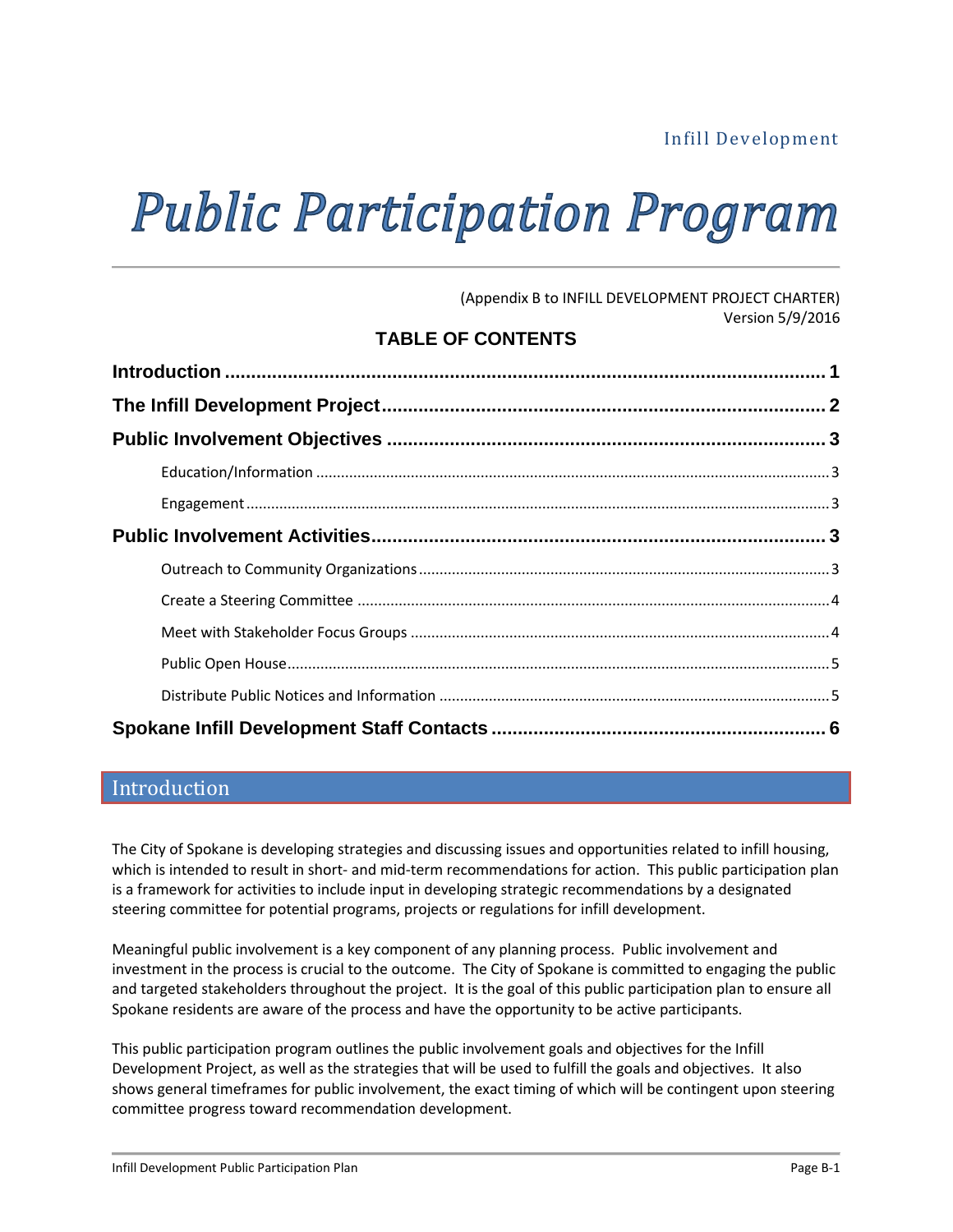# The Infill Development Project

#### **Project Purpose**

- To identify tools that will enable and promote quality development on vacant and underdeveloped lots and parcels in developed areas of the city as well as within the city's urban growth boundary in a manner that:
	- o Provides a desirable mixture of affordable housing options to people of all income levels, and sustainably realizes density objectives;
	- o Is designed to maintain and encourage attractive neighborhood character;
	- o Is consistent with the City of Spokane Comprehensive Plan, as well as adopted neighborhood plans and subarea plans; and,
	- $\circ$  Is consistent with existing neighborhood character, and/or the neighborhood character envisioned in adopted neighborhood plans.

#### **Project Goals:**

- Communicate and review today's development standards and tools with descriptive graphics to illustrate implementation potential.
- Develop recommendations to increase clarity and effectiveness of existing residential infill regulations.
- Explore opportunities to better promote and encourage infill housing development in desired locations through potential changes in policies, code amendments, education and promotion strategies, and/or incentive programs.
- Evaluate what, if any, further changes are needed to implement the City's Comprehensive Plan policies, and neighborhoods' visions as reflected in adopted neighborhood and subarea plans, for development of vacant or underdeveloped lots and parcels within an already built-up area.
- Establish a system to monitor trends in permit counts and valuation by area, and evaluate performance relative to the economy.

#### **Desired Communication Outcomes**

- Produce useful documents to describe today's development standards and tools.
- Increase public awareness of the infill tools and allowable development products.
- Dialogue with stakeholders that results in productive recommendations to increase opportunities for development and new housing on vacant or underdeveloped sites in built-up areas.
- Develop an easy-to-follow report and recommendations for future action based on the project's findings.
- Develop a plan for monitoring the effectiveness of infill development strategies developed through this process.

#### **How the Report Will Be Used**

• The final report and recommendations by the steering committee will be used to guide and monitor the development of changes in policies, code amendments, education and promotion strategies, and/or incentive programs, and their subsequent effectiveness in promoting infill development opportunities.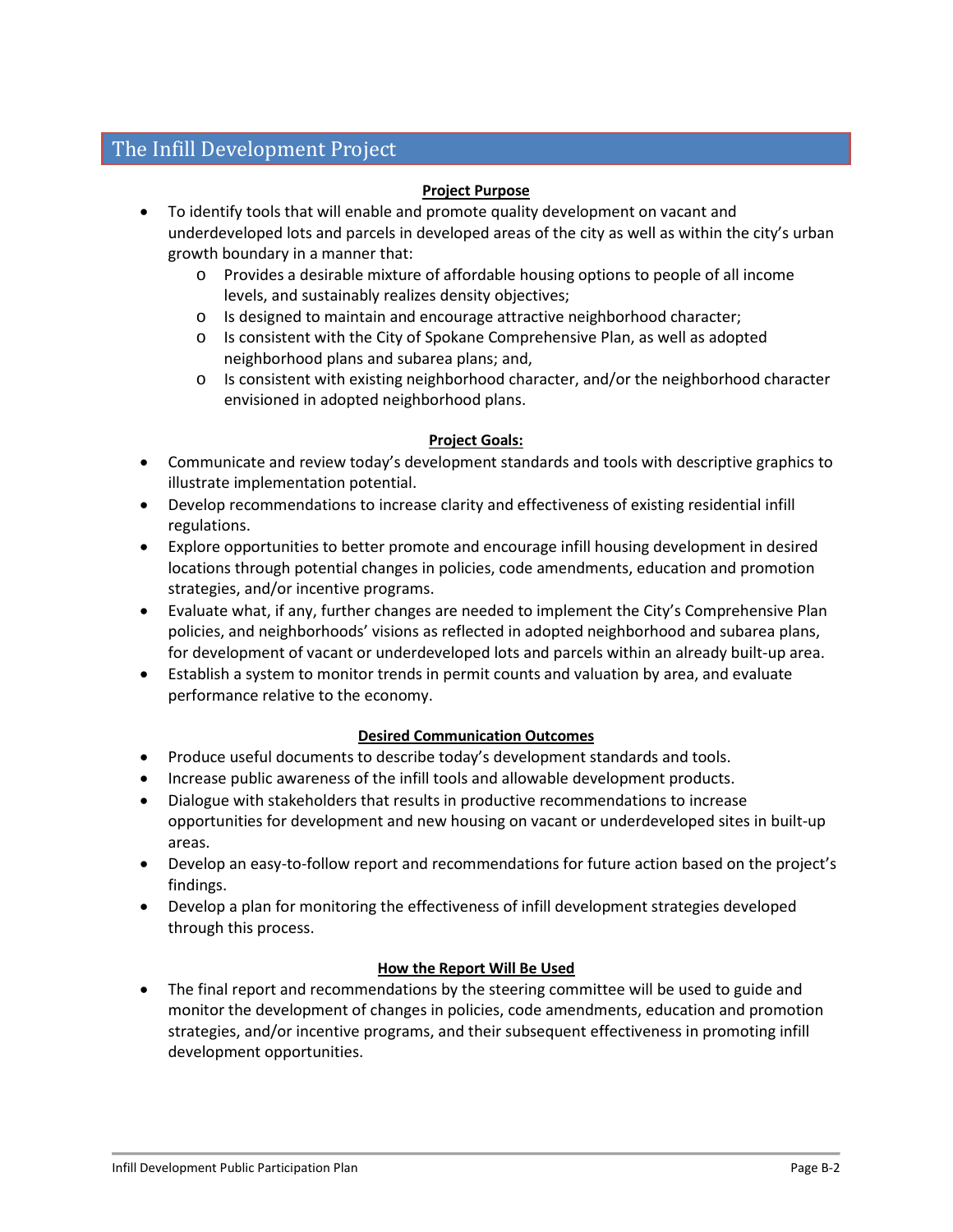# Public Involvement Objectives

## **Education/Information**

- Actively engage the public in the planning and recommendation process by gathering public input.
- Promote key interest group participation in infill development.
- Leverage the key interest groups as advocates for public understanding, support, and funding.
- Inform stakeholders about the participation process.
- Generate awareness about involvement opportunities.
- Increase awareness of the interrelation between infill development and sustainability.

#### **Engagement**

- Ensure public input is considered throughout the planning and decision-making process.
- Engage the general public and key interest groups.
- Provide multiple and different types of input opportunities.

# Public Involvement Activities

Opportunities for public comment will be provided at several public meetings and by email throughout the project. Public comments and recommendations, collected in the meetings and discussions described below, will be compiled in a comment log and general response summary to enable arranging by interest areas and topics, an example of which is attached as **Attachment A**. The final study report will include this log as a Comment/Response appendix to the report.

## **Outreach to Community Organizations**

The project will reach members of various organizations in the community to promote awareness of the project and opportunities to participate. Throughout the project, project staff will provide presentations as requested to community and professional organizations. Such organizations include the Community Assembly Land Use Committee, Homebuilders, Realtors Association, Downtown Spokane Partnership, neighborhood business associations, and neighborhood councils.

Project staff will send a participation request by email to all neighborhood council chairs. The request will ask that each neighborhood council:

- discuss and document the opportunities and concerns associated with infill development, and
- designate one representative of the neighborhood council to participate in the Neighborhood Council Representatives focus group meeting, described below under the section "Meet with Stakeholder Focus Groups."

The City's Office of Neighborhood Services staff liaisons will also provide information at neighborhood council meetings to encourage involvement. Neighborhood councils will be encouraged to remain involved in phases of the project following the focus group meeting.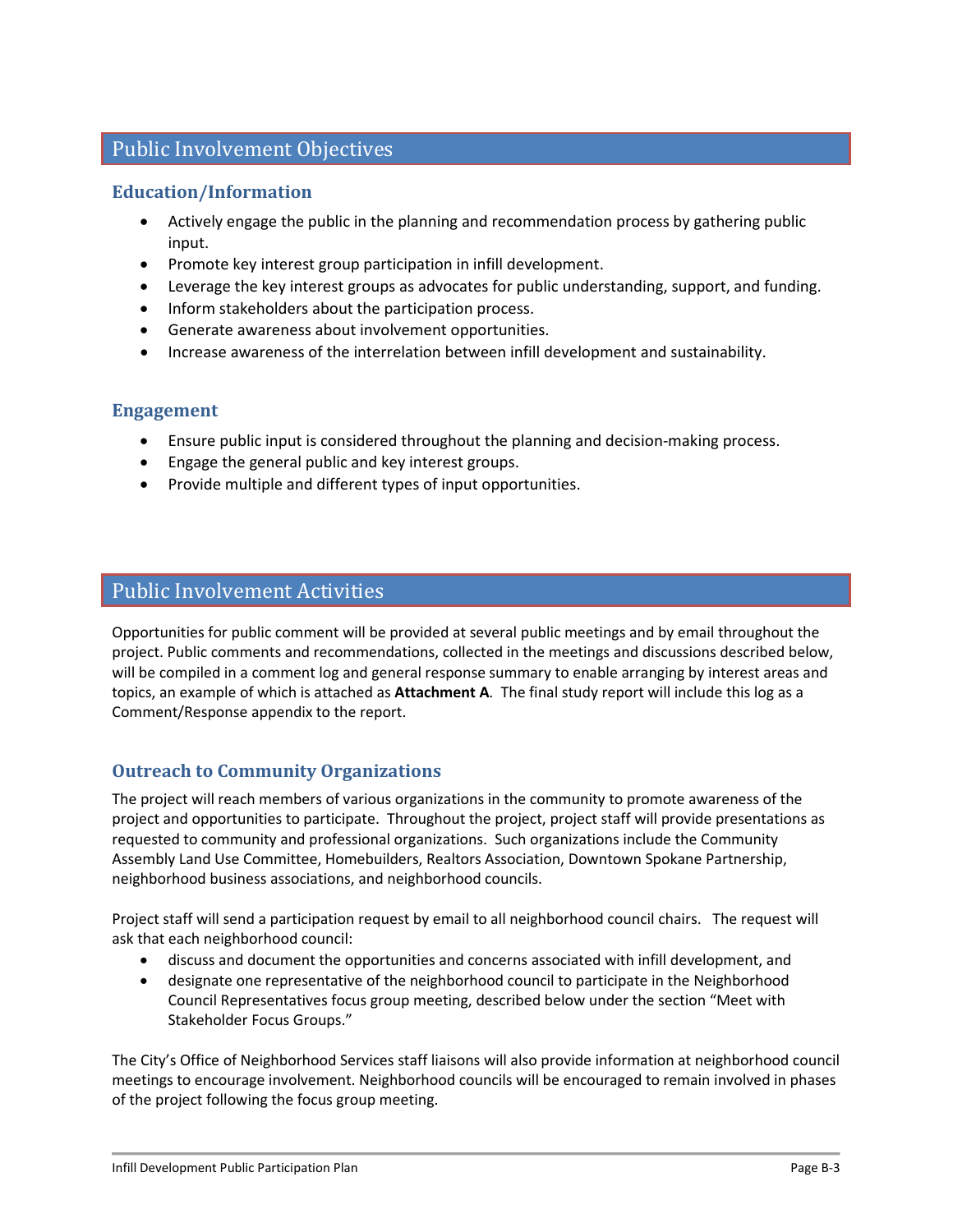## **Create a Steering Committee**

A steering committee that includes Plan Commission members and identified stakeholder representatives will be established to participate in multiple focus group meetings and workshops. Members of the committee will include:

| <b>Plan Commission Members</b>    | Patricia Kienholz, Commissioner                          |
|-----------------------------------|----------------------------------------------------------|
|                                   | Michael Baker, Commissioner                              |
| <b>City Council Members</b>       | Ben Stuckart, Council President                          |
|                                   | Lori Kinnear, District 2, Liaison to Plan Commission     |
| <b>Finance/Real Estate</b>        | Mike Ekins, Interface Commercial Capital                 |
| <b>Development</b>                | Cindy Algeo, Spokane Low Income Housing Consortium       |
| (non-profit)                      | Darryl Reber, Inland Empire Residential Resources        |
| <b>Development</b>                | Michael Cathcart, Spokane Home Builders Association      |
| (for-profit)                      | Asher Ernst, Infill Developer                            |
|                                   | Evan Verduin, Make Architecture & Design                 |
| <b>Community Organizations/</b>   | Kathryn Burk-Hise, Spokane Preservation Advocates        |
| <b>Neighbors</b>                  | Greg Francis, Plan Commission Community Assembly Liaison |
|                                   | Kitty Klitzke, Futurewise                                |
|                                   | Gail Prosser, Business Owner, Neighborhood Resident      |
|                                   | Andrew Rolwes, Downtown Spokane Partnership              |
|                                   | Patrick Rooks, Community Assembly Representative         |
| <b>Project Staff (non-voting)</b> |                                                          |

The steering committee will hold meetings before and after discussing infill development opportunities with the four focus subgroups described below. Meetings held before the focus subgroup meetings will be concerned with the project approach, while meetings held after the focus subgroup meetings will be concerned with developing the recommendations. These meetings will be noticed and open to the general public.

## **Meet with Stakeholder Focus Groups**

Infill housing stakeholders will be invited to engage in a discussion of infill development centered on perspectives of four subgroups. These meetings are intended to be small to maintain focus. In addition to including all steering committee members, emphasis in each of the focus group meetings will be on a greater number of participants from the various stakeholder groups.

- 1. Finance/Real Estate
	- Representatives of lending entities and real estate agents
- 2. Architecture/Development
	- Includes two subgroups: Not-for-profit developers and for-profit developers
	- Development community
	- Design and construction consultants
	- Large property owners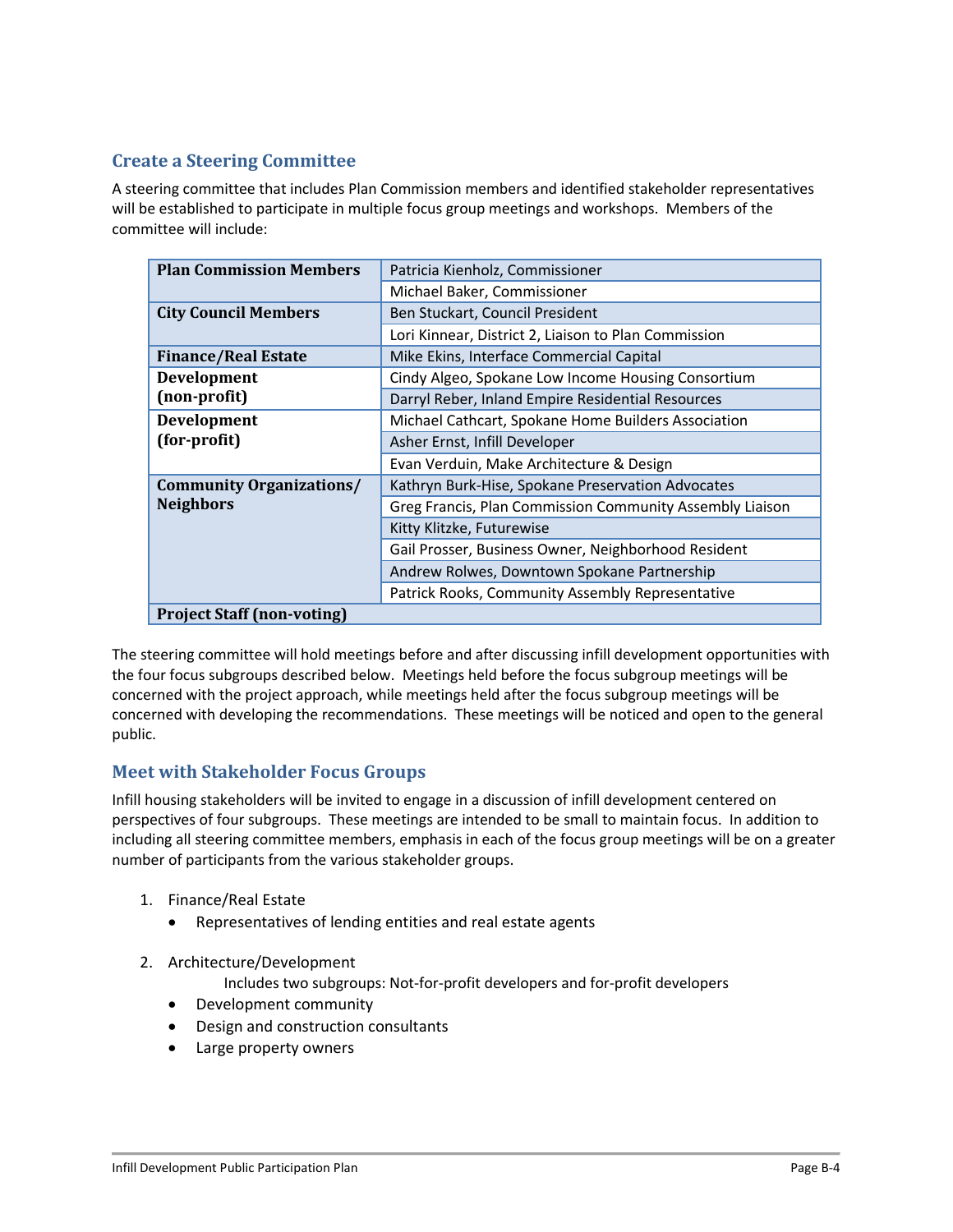- 3. Community Groups
	- Community organizations
	- Public agencies
	- Other interested members of the public
- 4. Tiny Housing
	- Developers of tiny housing
	- Manufactured housing communities/manufactured housing representatives
- 5. Neighborhood Council Representatives
	- Representatives from each neighborhood council

## **Public Open House**

After the steering committee has completed its stakeholder focus subgroup meetings, it will hold an open house meeting session, and participants will be asked to provide input on preliminary recommendations. Widespread public notice will be provided before the meeting. Draft documents that are being discussed by the steering committee will be available before the meeting. The steering committee will consider the public input during subsequent meetings as the committee develops a final report and recommendation.

#### **Distribute Public Notices and Information**

The City of Spokane will use a variety of methods to inform the public about public meetings, availability of draft reports, and important project milestones.

#### • **Internet**

An interactive webpage with a broad range of capabilities to share information, facilitate public involvement online, and document project outcomes will be set up on the City of Spokane's project webpage at [http://my.spokanecity.org/projects.](http://my.spokanecity.org/projects)

The webpage will be capable of disseminating information such as news posts, event notices, documents, and meeting notes. Interactive maps and online engagement elements may be included. An intuitive user interface and search tools will be incorporated to help citizens locate relevant information quickly.

Social media channels, including Twitter and Facebook, will be integrated into the webpage to allow for easy sharing of articles and project updates. The webpage will use the City's webpage format template with a mobile phone interface that allows the project team to share information and updates with demographics whose primary access to the Internet is via their Smartphone.

The City of Spokane may provide related updates about the project and otherwise promote the project on its website, newsfeeds, and social media.

Public information about existing methods of developing infill housing is available at the City's Development Options website[, http://my.spokanecity.org/business/residential/development](http://my.spokanecity.org/business/residential/development-options/)[options/.](http://my.spokanecity.org/business/residential/development-options/) This webpage will be linked from the project website.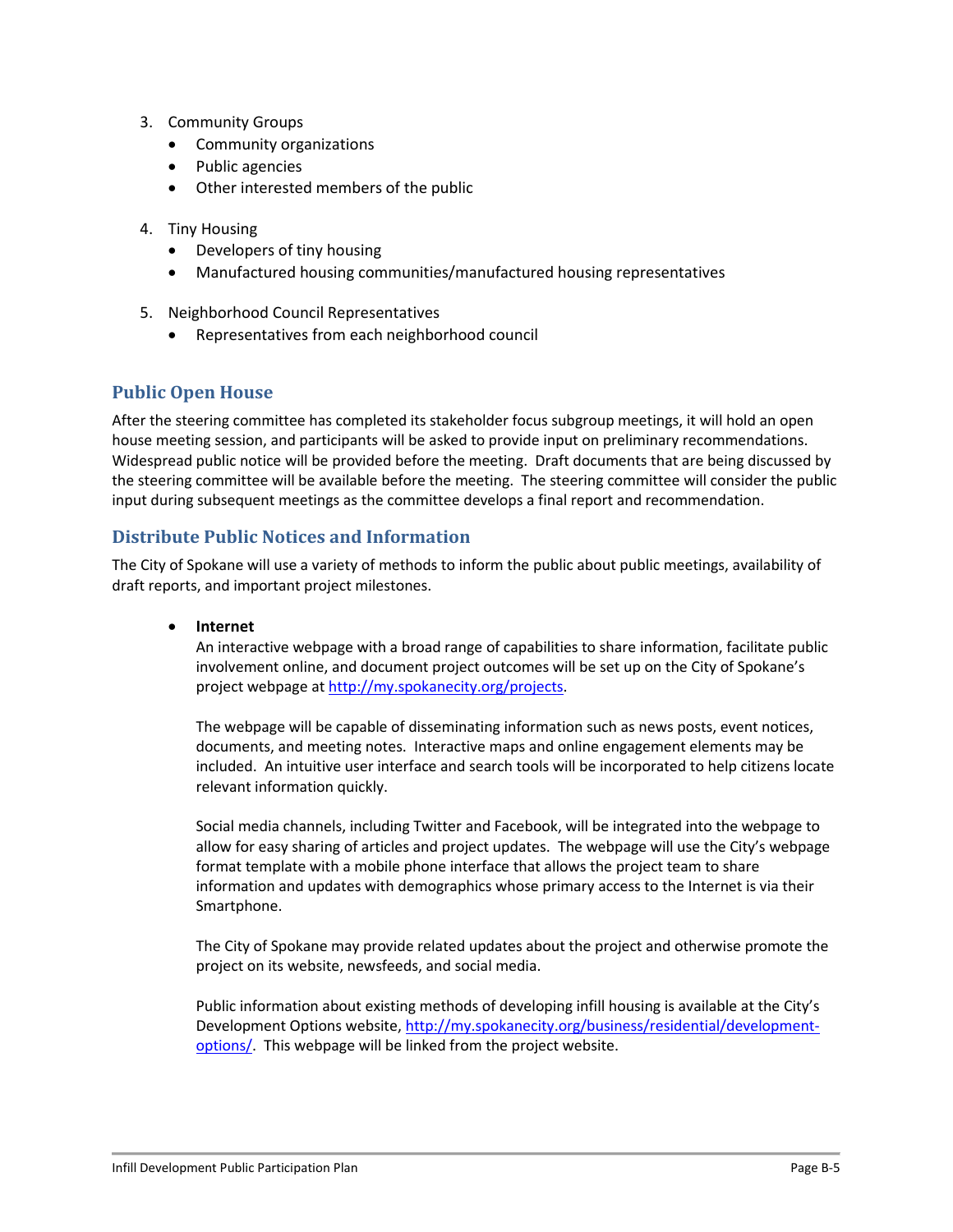#### • **Email List**

The Planning and Development Department will maintain a mailing list for notices of scheduled meetings. Notice will be provided by email. Individuals and organizations interested in being on the mailing list should emai[l ngwinn@spokanecity.org](mailto:ngwinn@spokanecity.org) or call at (509) 625-6893.

#### • **News Releases**

To inform a broad audience of the project and/or final recommendation, the City of Spokane will issue one or more news releases to local media including, but not limited to: The Spokesman-Review, the Inlander, City Cable 5, and other TV and print media. New releases are also posted on the City's web site, emailed to subscribers, and published on the City's Facebook and Twitter accounts.

#### • **Other Methods**

The project team may use other methods to reach a broad audience through a variety of channels. Examples of such other methods include, but are not limited to: neighborhood council status reporting and information gathering via City of Spokane Neighborhood Services staff liaisons at regular neighborhood council meetings; one or more status reports to the Friday Update weekly newsletter produced by City of Spokane Neighborhood Services, a one- or twotime direct mail brochure through utility billing inserts to City customers; media appearances; and short video productions for Web and TV Channel 5 to promote basic understanding by a broad audience on a number of relevant aspects of the project, such as webpage references, Comprehensive Plan goals, and challenges facing infill development in Spokane.

# Spokane Infill Development Staff Contacts

| Lisa Key, Project Lead<br>Planning and Development                    | 625-6187 | Ikey@spokanecity.org      |
|-----------------------------------------------------------------------|----------|---------------------------|
| <b>Nathan Gwinn, Project Manager</b><br>Planning and Development      | 625-6893 | ngwinn@spokanecity.org    |
| Omar Akkari<br>Planning and Development                               | 625-6146 | oakkari@spokanecity.org   |
| <b>Kris Becker</b><br>Development Services Center                     | 625-6392 | kbecker@spokanecity.org   |
| <b>Rob Crow</b><br>Community, Housing and Human Services              | 625-6814 | rcrow@spokanecity.org     |
| <b>Julie Happy</b><br>Communications                                  | 625-7773 | jhappy@spokanecity.org    |
| <b>Pradeep Hatcher</b><br>Communications                              | 625-6749 | phatcher@spokanecity.org  |
| <b>Melissa Owen</b><br>Planning and Development                       | 625-6063 | mowen@spokanecity.org     |
| <b>Heather Trautman</b><br>Neighborhood Services and Code Enforcement | 625-6854 | htrautman@spokanecity.org |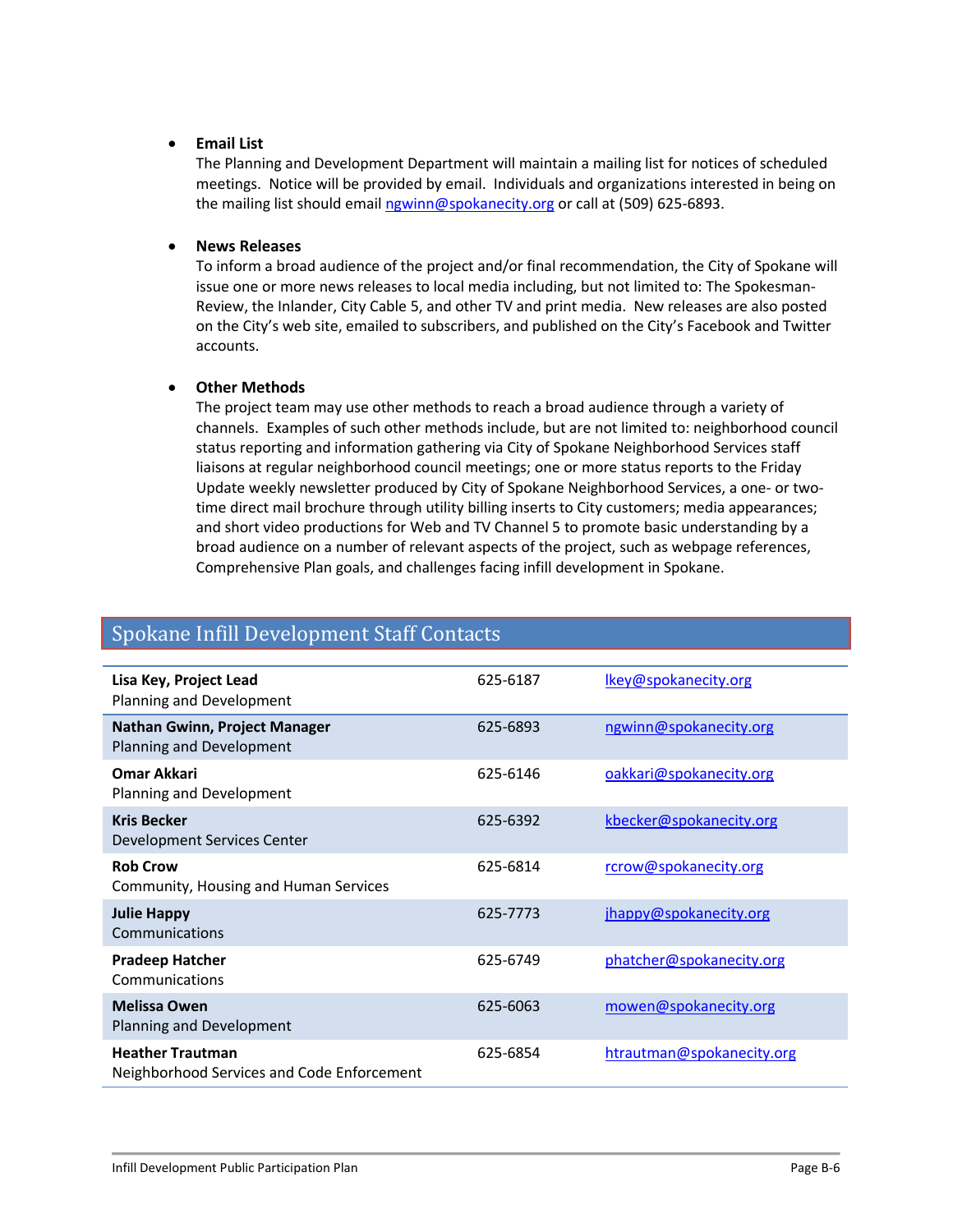## **Attachment A to Public Participation Program**

## **General Response Example**

A summary response table will list general responses to the major issues raised in the comments. These general responses are intended to show what major themes are reflected in individual comments and recommendations.

Examples are shown below.

| Date(s)  | Stakeholder Group<br>Represented | Theme         | Subject of Comment         | <b>Zoning Category</b> | Geographic<br>Recommendation           | <b>Comment Summary</b> | Notes | General Response |
|----------|----------------------------------|---------------|----------------------------|------------------------|----------------------------------------|------------------------|-------|------------------|
| [Date 1] | [Neighborhood Council]           | [Challenge]   | [Attached Housing]         | [List Zones]           | [Area, Center Type or<br>Neighborhood] |                        |       |                  |
| [Date 2] | [Tiny Homes]                     | [Opportunity] | [Tiny Housing]             | [List Zones]           | [Area, Center Type or<br>Neighborhood] |                        |       |                  |
| [Date 3] | [Resident]                       | [Challenge]   | [Mixed-use<br>development] | [List Zones]           | [Area, Center Type or<br>Neighborhood] |                        |       |                  |
|          |                                  |               |                            |                        |                                        |                        |       |                  |
|          |                                  |               |                            |                        |                                        |                        |       |                  |
|          |                                  |               |                            |                        |                                        |                        |       |                  |
|          |                                  |               |                            |                        |                                        |                        |       |                  |
|          |                                  |               |                            |                        |                                        |                        |       |                  |
|          |                                  |               |                            |                        |                                        |                        |       |                  |
|          |                                  |               |                            |                        |                                        |                        |       |                  |
|          |                                  |               |                            |                        |                                        |                        |       |                  |
|          |                                  |               |                            |                        |                                        |                        |       |                  |
|          |                                  |               |                            |                        |                                        |                        |       |                  |
|          |                                  |               |                            |                        |                                        |                        |       |                  |
|          |                                  |               |                            |                        |                                        |                        |       |                  |
|          |                                  |               |                            |                        |                                        |                        |       |                  |
|          |                                  |               |                            |                        |                                        |                        |       |                  |